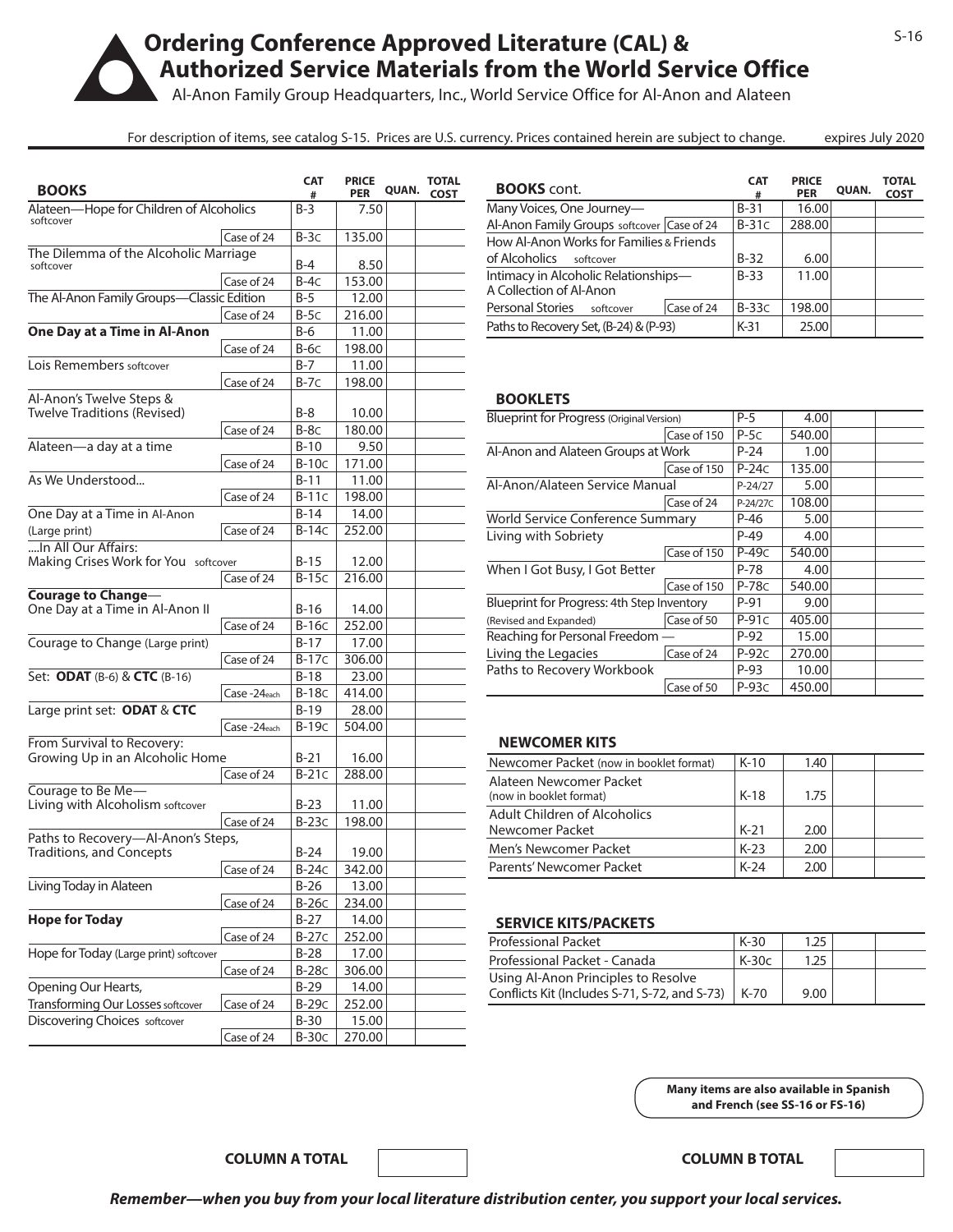| <b>PAMPHLETS</b>                          | <b>CAT</b><br># | <b>PRICE</b><br><b>PER</b> | QUAN. | <b>TOTAL</b><br><b>COST</b> | <b>FOR ALATEEN</b>            |
|-------------------------------------------|-----------------|----------------------------|-------|-----------------------------|-------------------------------|
| Al-Anon Is for Men                        | $P-1$           | .30                        |       |                             | Twelve Steps and              |
| Al-Anon, You, and the Alcoholic           | $P-2$           | .35                        |       |                             | <b>Traditions for Alat</b>    |
| Alcoholism, a Merry-Go-Round              |                 |                            |       |                             | Youth and the Alc             |
| Named Denial                              | $P-3$           | .75                        |       |                             |                               |
| Alcoholism, the Family Disease            | $P - 4$         | .80                        |       |                             | A Guide for Sponse            |
| Alcoholism, the Family Disease            |                 |                            |       |                             | Facts about Alate             |
| (Large print)                             | $P-4L$          | 1.50                       |       |                             | Moving On! From               |
| Freedom from Despair                      | $P-6$           | .20                        |       |                             | Alateens 4th Step             |
| A Guide for the Family of the Alcoholic   | $P - 7$         | .35                        |       |                             |                               |
| How Can I Help My Children?               | $P-9$           | .70                        |       |                             | Alateen Talks Back            |
| Purpose and Suggestions                   | $P-13$          | .25                        |       |                             | Acceptance                    |
| So You Love an Alcoholic                  | $P-14$          | .25                        |       |                             |                               |
| Three Views of Al-Anon-Alcoholics         |                 |                            |       |                             | Serenity                      |
| Speak to the Family                       | $P-15$          | .30                        |       |                             |                               |
| To Parents of Alcoholics                  | $P-16$          | .75                        |       |                             | Slogans                       |
| The Twelve Steps and Traditions           | $P-17$          | .75                        |       |                             | Detachment                    |
| What Do YOU Do about the                  |                 |                            |       |                             |                               |
| Alcoholic's Drinking?                     | $P-19$          | .30                        |       |                             | Do's and Don'ts, A            |
| Sponsorship, What It's All About          | P-31            | .40                        |       |                             | Just for Today, Alat          |
| This Is Al-Anon                           | $P-32$          | .40                        |       |                             | Just for Today, Ala           |
| Why Anonymity in Al-Anon?                 | P-33            | .35                        |       |                             | Alateen Program               |
| Why Conference Approved Lit.?             | $P-35$          | .10                        |       |                             | Daily Checklist of M          |
| Al-Anon Fact File                         | $P-36$          | .25                        |       |                             | Has Your Life Been            |
| The Al-Anon Focus                         | $P-45$          | .30                        |       |                             | Someone Else's Dri            |
| Al-Anon Sharings from Adult Children      | $P-47$          | .75                        |       |                             | Alateen Sponsors              |
| Understanding Ourselves & Alcoholism      | $P-48$          | .25                        |       |                             | Alateen Discount              |
| Al-Anon Spoken Here                       | $P-53$          | .35                        |       |                             | Alateen Discount              |
| The Concepts-Al-Anon's Best               |                 |                            |       |                             |                               |
| Kept Secret                               | $P-57$          | 1.00                       |       |                             |                               |
| Al-Anon's Twelve Traditions Illustrated   | $P-60$          | 1.00                       |       |                             |                               |
| Does She Drink Too Much?                  | $P-62$          | .30                        |       |                             |                               |
| Alateens Share with Adults in Their Lives |                 |                            |       |                             |                               |
| (formerly Dear Mom & Dad)                 | $P-67$          | .30                        |       |                             | <b>AL-ANON/ALAT</b>           |
| What Happens After Treatment?             |                 |                            |       |                             |                               |
| English/Spanish                           | <b>P-81ES</b>   | .15                        |       |                             | Al-Anon and Alate             |
| What Happens After Treatment?             |                 |                            |       |                             | Recovery                      |
| English/French                            | <b>P-81EF</b>   | .15                        |       |                             | Al-Anon and Alate<br>Recovery |
| Living in a Shelter? English/Spanish      | P-82ES          | .15                        |       |                             | Al-Anon and Alate             |
| Living in a Shelter? English/French       | $P-82EF$        | .15                        |       |                             | Recovery                      |
| Service Sponsorship: Working Smarter      |                 |                            |       |                             |                               |
| Not Harder                                | P-88            | .50                        |       |                             |                               |
| Doubting Your Sanity? English/Spanish     | <b>P-89ES</b>   | .15                        |       |                             |                               |
| Doubting Your Sanity? English/French      | <b>P-89EF</b>   | .15                        |       |                             |                               |
| Hope & Understanding for                  |                 |                            |       |                             | <b>DVD RENTALS -</b>          |
| Parents & Grandparents                    | $P-94$          | .75                        |       |                             | Inic's <i>Storus</i>          |

| <b>FOR ALATEEN</b>                                         |             | <b>CAT</b><br># | <b>PRICE</b><br><b>PER</b> | <b>OUAN.</b> | <b>TOTAL</b><br><b>COST</b> |
|------------------------------------------------------------|-------------|-----------------|----------------------------|--------------|-----------------------------|
| <b>Twelve Steps and Twelve</b>                             |             |                 |                            |              |                             |
| <b>Traditions for Alateen</b>                              |             | $P-18$          | .75                        |              |                             |
| Youth and the Alcoholic Parent                             |             | $P-21$          | .40                        |              |                             |
| A Guide for Sponsors of Alateen Groups                     |             | $P-29$          | .10                        |              |                             |
| Facts about Alateen                                        |             | $P-41$          | .25                        |              |                             |
| Moving On! From Alateen to Al-Anon                         |             | $P-59$          | .50                        |              |                             |
| Alateens 4th Step Inventory (workbook)                     |             | $P-64$          | 5.00                       |              |                             |
|                                                            | Case of 150 | $P-64C$         | 675.00                     |              |                             |
| Alateen Talks Back On:                                     |             |                 |                            |              |                             |
| Acceptance                                                 |             | $P-68$          | 2.00                       |              |                             |
|                                                            | Case of 150 | P-68c           | 270.00                     |              |                             |
| Serenity                                                   |             | $P-69$          | 2.00                       |              |                             |
|                                                            | Case of 150 | P-69c           | 270.00                     |              |                             |
| Slogans                                                    |             | $P-70$          | 2.00                       |              |                             |
|                                                            | Case of 150 | $P-70C$         | 270.00                     |              |                             |
| Detachment                                                 |             | $P-73$          | 2.00                       |              |                             |
|                                                            | Case of 150 | $P-73C$         | 270.00                     |              |                             |
| Do's and Don'ts, Alateen                                   |             | $M-9$           | .05                        |              |                             |
| Just for Today, Alateen Wallet Card                        |             | $M-11$          | .10                        |              |                             |
| Just for Today, Alateen Bookmark                           |             | $M-13$          | .10                        |              |                             |
| Alateen Program Card                                       |             | $M-18$          | .05                        |              |                             |
| Daily Checklist of Myself                                  |             | $S-6$           | .20                        |              |                             |
| Has Your Life Been Affected by<br>Someone Else's Drinking? |             | $S-20$          | .03                        |              |                             |
| Alateen Sponsorship-Is It for You?                         |             | $S-27$          | .10                        |              |                             |
| Alateen Discount Package                                   |             | $K-6$           | 6.75                       |              |                             |
| Alateen Discount Package with B-3                          |             | $K-7$           | 10.25                      |              |                             |

# **AL-ANON/ALATEEN DVD:**

| Al-Anon and Alateen's Role in Family |                             |                     |      |  |
|--------------------------------------|-----------------------------|---------------------|------|--|
| Recovery                             |                             | English   AV-31 dvd | 5.00 |  |
| Al-Anon and Alateen's Role in Family |                             |                     |      |  |
| Recovery                             | Spanish subtitles SAV-31dvd |                     | 5.00 |  |
| Al-Anon and Alateen's Role in Family |                             |                     |      |  |
| Recovery                             | French subtitles FAV-31dvd  |                     | 5.00 |  |

# **DVD RENTALS - For Members Only**

| Lois's Story*                                                        | $AV-1$  | 25.00 |  |
|----------------------------------------------------------------------|---------|-------|--|
| Lois W. & the Pioneers*                                              | $AV-24$ | 25.00 |  |
| *When ordering please provide the dates you will need the video for. |         |       |  |

**Many of these items are also available in Spanish and French (see SS-16 or FS-16)**

**COLUMN C TOTAL**

**COLUMN D TOTAL**

*Remember—when you buy from your local literature distribution center, you support your local services.*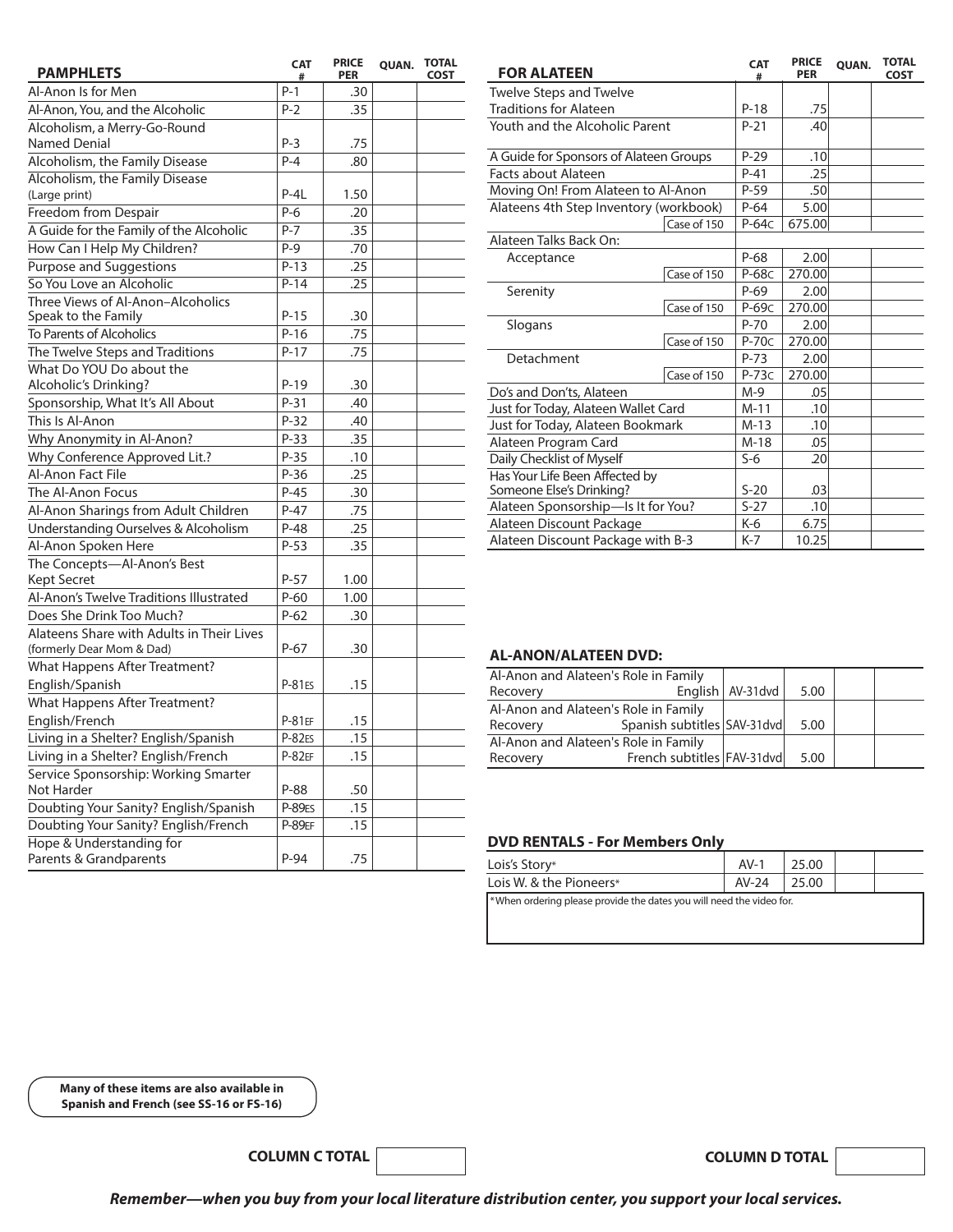| <b>AL-ANON/ALATEEN SERVICE TOOLS</b> | <b>CAT</b><br># | <b>PRICE</b><br><b>PER</b> | <b>OUAN.</b> | <b>TOTAL</b><br>COST |
|--------------------------------------|-----------------|----------------------------|--------------|----------------------|
| Are You Concerned About Someone's    |                 |                            |              |                      |
| Drinking?                            | $M-1$           | .03                        |              |                      |
| Al-Anon Basic Program Wallet Card    | $M - 7$         | .10                        |              |                      |
| "Let It Begin " Declaration Card     | $M-8$           | .10                        |              |                      |
| Just for Today, Al-Anon Wallet Card  | $M-10$          | .10                        |              |                      |
| Just for Today, Al-Anon Bookmark     | $M-12$          | .10                        |              |                      |
| Logos, Al-Anon (blue) - 100          | $M-14$          | 2.25                       |              |                      |
| Logos, Alateen (red) - 100           | $M-15$          | 2.25                       |              |                      |
| Serenity Prayer Card                 | $M-26$          | .10                        |              |                      |
| Al-Anon/Alateen Is & Is Not Bookmark | M-44            | .10                        |              |                      |
| Al-Anon Legacy Posters Set of Four   | M-75            | 20.00                      |              |                      |
| Sponsorship-Working Together to      |                 |                            |              |                      |
| Recover Bookmark                     | M-78            | .10                        |              |                      |
| Alateen Table Card                   | M-80            | .15                        |              |                      |
| <b>NEW</b> Just for Tonight Bookmark | $M-81$          | .10                        |              |                      |
| Al-Anon Faces Alcoholism magazine    |                 |                            |              |                      |
| now available year round (25 copies) | <b>AFAM</b>     | 8.00                       |              |                      |

| <b>COMPLIMENTARY MATERIALS</b>                | <b>No Charge</b> | CAT#  | <b>OUAN.</b> |
|-----------------------------------------------|------------------|-------|--------------|
| Outreach Bookmark                             |                  | M-76  |              |
| Birthday Envelopes English / French / Spanish |                  | $F-1$ |              |
| <b>Memorial Envelope</b>                      |                  | $F-4$ |              |
| Individual Shoe Envelope                      |                  | $F-5$ |              |

#### Conference Approved Literature (CAL) Catalog <br>
Conference Approved Literature (CAL) Order Form 
S-16 Conference Approved Literature (CAL) Order Form French Translations FS-16 Spanish Translations Spanish Translations SS-16 Lois' Story/Lois W. & the Pioneers<br>(DVD rental order form) S-35 **No Charge ORDER FORMS & CATALOGS**

# **MATERIAL FOR DOWNLOAD ONLY- Available on the Web Site, al-anon.org**

| The Best of Public Outreach                            |              |  |
|--------------------------------------------------------|--------------|--|
| Guidelines (all)                                       | $G-1 - G-41$ |  |
| <b>Supplementary Materials</b>                         |              |  |
| A.A.'s Resolution of Gratitude                         | $S-10$       |  |
| Remember Al-Anon in Your Will                          |              |  |
| Fact Sheet for Electronic Meetings                     | $S-60$       |  |
| Group Inventory: Use of Conference Approved Literature |              |  |
| FAO for Al-Anon Web Sites                              |              |  |
| <b>Service Aids</b>                                    |              |  |
| <b>Archives</b>                                        |              |  |
| Al-Anon: Then and Now (a brief history) (Revised)      |              |  |
| A Guide for Families of Al-Anon Members                |              |  |
| Area request for WSO Research                          |              |  |
| <b>Forum magazine</b>                                  |              |  |
| <b>Forum Writing Guidelines</b>                        |              |  |
| Tips for GRs as Forum Representatives                  |              |  |
| Al-Anon's Cofounders                                   | $P-87$       |  |

#### **AL-ANON/ALATEEN ELECTRONIC LITERATURE**

The following Conference Approved Literature is available for purchase through your electronic media provider. See the "AV/Audio" or "Electronic Literature" categories at **al***‑***anon.org/onlinestore** for more details.

*Alateen—Hope for Children of Alcoholics* e-book (eB-3) *One Day at a Time in Al‑Anon* audio book (eA-6) *Courage to Change* e-book (eB-16) *Courage to Change* audiobook (eA-16) *How Al-Anon Works* audiobook (eA-22) *How Al‑Anon Works* e-book (eB-22) *Having Had a Spiritual Awakening ... e-book (eB-25) The Forum* magazine

> **Many of these items are also available in Spanish and French (see SS-16 or FS-16)**

> > NO CHARGE

| <b>SUPPLEMENTARY MATERIALS</b>                                                     | CAT<br>#         | <b>PRICE</b><br><b>PER</b> | QUAN. | <b>TOTAL</b><br><b>COST</b> |
|------------------------------------------------------------------------------------|------------------|----------------------------|-------|-----------------------------|
| Information for the Newcomer                                                       | $S-4$            | .20                        |       |                             |
| Table Anonymity Card                                                               | $S-9$            | .35                        |       |                             |
| Troubled by Someone's Drinking?                                                    |                  |                            |       |                             |
| (20 Questions)                                                                     | $S-17$<br>$S-19$ | .03                        |       |                             |
| Detachment                                                                         |                  | .03                        |       |                             |
| Seventh Tradition                                                                  | $S-21$           | .25                        |       |                             |
| Al-Anon Focus/Declaration<br><b>Table Card</b>                                     | $S-24$           | 1.50                       |       |                             |
| Did You Grow Up with a Problem<br>Drinker? (20 questions)                          | $S-25$           | .03                        |       |                             |
| <b>Links of Service</b>                                                            | $S-28$           | .15                        |       |                             |
| English/Spanish<br><b>Fact Sheet for</b><br><b>REVISED</b>                         | $S-37ES$         | .15                        |       |                             |
| English/French<br>Professionals                                                    | $S-37EF$         | .15                        |       |                             |
| <b>Attracting and Cooperating</b>                                                  | $S-40$           | .10                        |       |                             |
| Joy of Service                                                                     | $S-57$           | .10                        |       |                             |
| Information for Educators: Alateen                                                 |                  |                            |       |                             |
| Meetings in Schools                                                                | $S-64$           | .05                        |       |                             |
| English/Spanish<br>Alcoholics, Their Families,                                     | $S-65ES$         | .10                        |       |                             |
| English/French<br>and The Judicial System                                          | $S-65EF$         | .10                        |       |                             |
| Al-Anon's Path to Recovery-Al-Anon<br><b>Welcomes Native Americans/Aboriginals</b> | $S-67$           | .05                        |       |                             |
| Al-Anon Welcomes All People of Color                                               | $S-68$           | .05                        |       |                             |
| Al-Anon Welcomes Adult Children of<br><b>Alcoholics</b>                            | $S-69$           | .05                        |       |                             |
| <b>Conflict Resolution Wallet Card</b>                                             | $S-71$           | 1.00                       |       |                             |
| <b>Conflict Resolution Using Our</b><br><b>Twelve Traditions</b>                   | $S-72$           | 4.00                       |       |                             |
| Talk to Each Other-Resolving<br>Conflicts within Al-Anon                           | $S-73$           | 4.50                       |       |                             |
| Parents of Alcoholics - Timely Reprint                                             | $R-18$           | 1.00                       |       |                             |

*Remember—when you buy from your local literature distribution center, you support your local services.*

**COLUMN E TOTAL COLUMN F TOTAL**